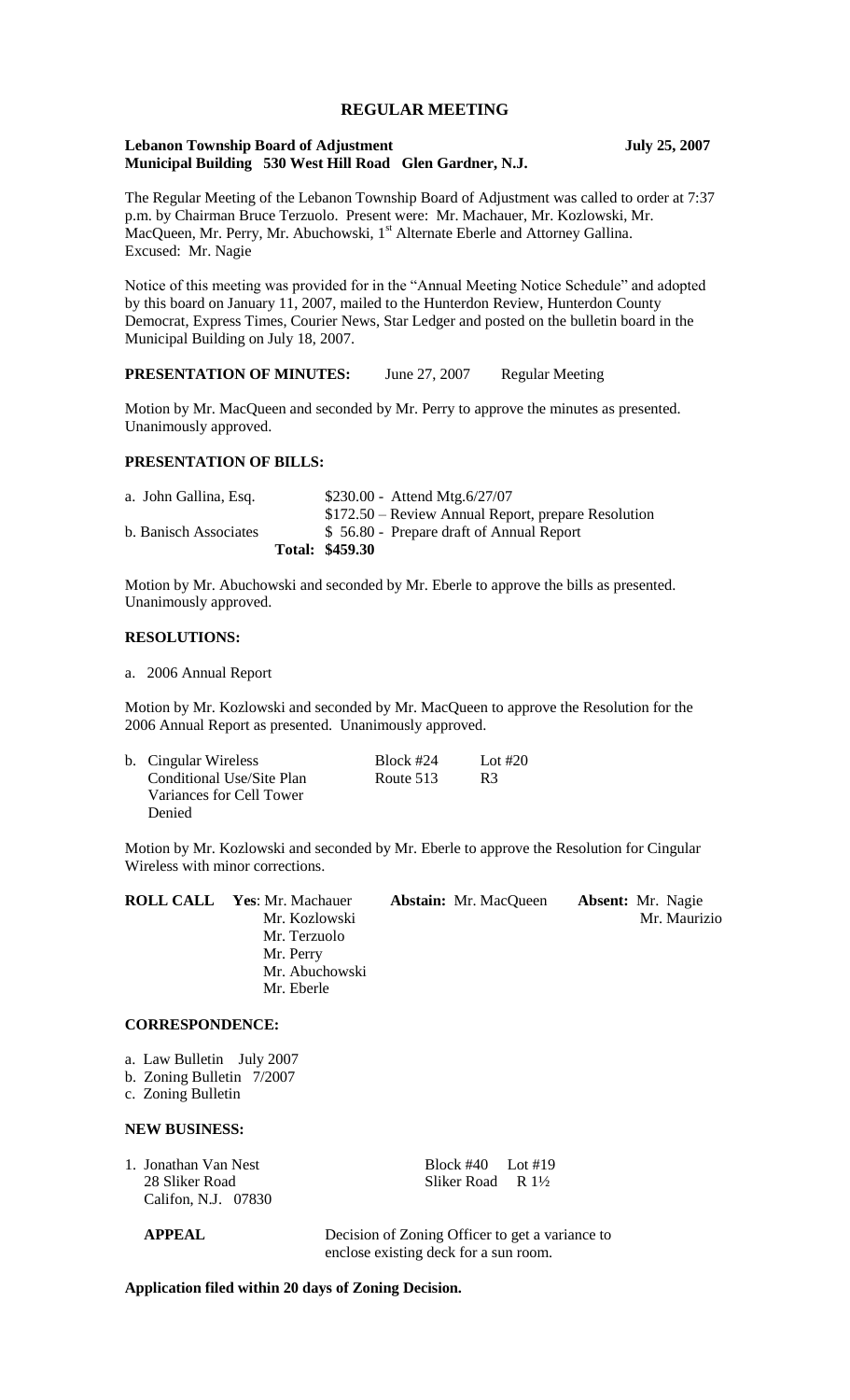#### **Lebanon Township Board of Adjustment July 25, 2007 Page 2**

Attorney Gallina had Mr. Van Nest sworn in at this time to give testimony. Mr. Eberle informed the board that Mr. Van Nest worked for him for a couple of years about 7-8 years ago and he wanted to know if the board would like him to recuse himself. Mr. Eberle stated that Mr. Van Nest was a sub-contractor. Attorney Gallina asked if the board or the applicant had a problem with Mr. Eberle sitting in on this application. After a brief discussion, it was decided that their was no conflict of interest and Mr. Eberle can participate in this application.

Chairman Terzuolo asked Mr. Van Nest to explain to the board why he is here this evening. Mr. Van Nest stated he had several conversations with the Zoning Officer who in turn spoke with the Township Attorney and the Zoning Officer was unsure of his decision due to the lot being nonconforming and stated that he (Mr. Van Nest) would have to get a variance. Mr. Skene informed him that he would probably have to get a variance for the deck that was approved back in 2003 or get a variance for both the deck and the sun room. Mr. Van Nest stated that since he had been approved for the deck back in 2003 he did not think that now enclosing the deck to make a sun room would be a problem. Mr. Van Nest stated that he did not have any plans to make the enclosure bigger than what it is now.

Attorney Gallina suggested making the Appeal Application and the attachments as one exhibit. **A1-**Application, Zoning Denial, Property Survey and attachments. Chairman Terzuolo noted that since the lot is undersize why was the Zoning Permit approved and is there any relevance now. Attorney Gallina said that the only relevance is that the applicant can keep the deck where it is. It is now a non-conforming structure, but not a prior non-conforming structure per the MLUL. The applicant is now looking to make improvements to a non-conforming structure. This is now considered an expansion. The applicant is converting a non-conforming structure into something else. Ms. Glashoff explained why Mr. Freedman denied the applicant and Mr. Mills approved. The ordinance had been amended in between. Attorney Gallina stated that Mr. Mills had used the wrong ordinance when he approved the Zoning Permit. It appears that the zoning permit may have been issued in error. Since the deck does not predate the zoning ordinance, it is not a prior nonconforming structure. Attorney Gallina went on to say that the ordinance states that additions to single family dwellings on undersized lots may be erected without requiring a variance, the ordinance requires that both the existing dwelling and the proposed addition must meet all yard requirements for that zone with the only nonconformity being the deficiency in the lot area.

Attorney Gallina informed Mr. Van Nest that in the event the board denied his request to convert the deck into an enclosed sun room, he will still have the deck. That won't change.

After a lengthy discussion by the board, the board is satisfied that the Zoning Officer was correct in denying the Zoning Permit application to convert the existing deck into a sunroom. Motion by Mr. Abuchowski and seconded by Mr. Eberle to uphold the decision of the Zoning Officer of a Zoning Denial.

**Yes:** Mr. Machauer Mr. Perry **No**: None Mr. Kozlowski Mr. Abuchowski Mr. MacQueen Mr. Eberle Mr. Terzuolo

## **Attorney Gallina will prepare the Resolution to be placed on the next meeting agenda of August 22, 2007**

# **ITEMS FOR DISCUSSION:**

a. Private Roads – copy of Mendham Boro Ord.

Chairman Terzuolo referred to the Mendham Boro Ordinance on private roads that Ms. Glashoff obtained from the Boro. Chairman Terzuolo read a portion of the ordinance: "All private roads whether existing or newly established shall be maintained in condition that will permit the safe passage of Police, Fire & First Aid emergency vehicles. This requirement shall be noted on the final plat and stipulated in any deed of conveyance of title to property served by a private street including the allocation of cost of maintenance of each property in respect to all properties so served. If in the opinion of the Boro Council after a report from the Boro Engineer any private street that is not maintained in such safe condition after written notice to the owners and hearing by the Council said private street may be repaired at the Boro Engineer's direction and the owners assessed of cost there of". Chairman Terzuolo stated that this Township should have the